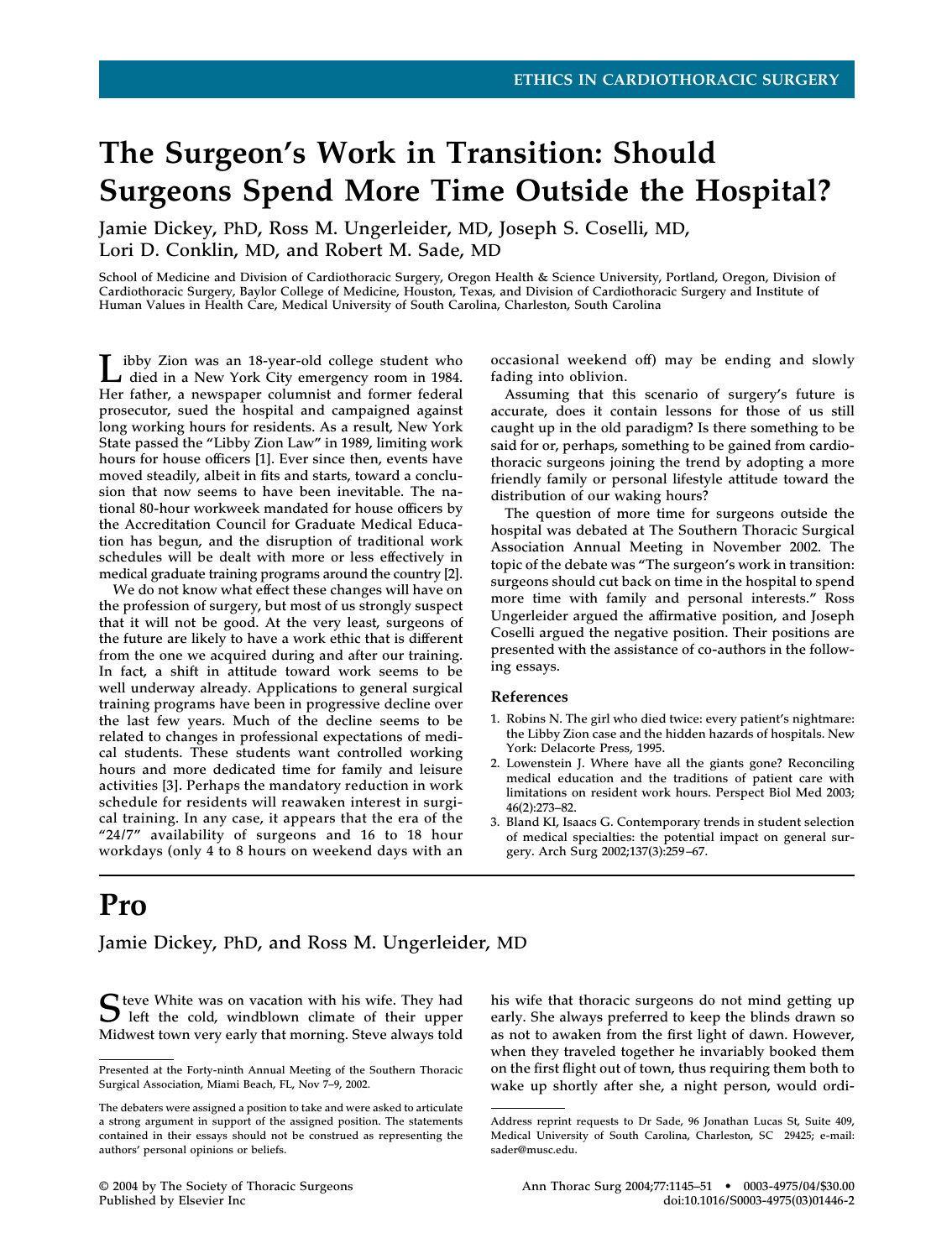**narily be going to bed. Steve had begun his practice 18 months ago after 9 grueling years of training. He and Meg met, courted, married, and had 2 children during his residency. Although Meg quit her job after their son was born, she remained occupied with raising the family, but Steve continued to spend time at the hospital. If they could just make it through Steve's residency, his nights on call, and the constant pressures to do things right for his attendings, then life would get better. They would find a job in a town where they could raise their children and have a more normal family lifestyle.**

**This was more than a year ago and as far as Meg could tell, there had not been much of a change. Steve now toiled for his partners, in order to uphold his share of the responsibility. He kept reminding his wife that life would improve once he was more established with his partners and they knew he was not a slacker. He always seemed to say "yes" to work, which according to her perspective meant he was saying "no" to her and the children. Just getting Steve to agree to this vacation was huge. He was, of course, delayed at the hospital the night before, so Meg had to go to the dry cleaners and the bank, which were the errands that he was supposed to handle on his way home. Ironically, she planned on that occurring, because Steve was always detained.**

**For this vacation, Steve brought his computer, his last 6 months of issues of** *The Annals of Thoracic Surgery***, his long-range pager, and his cell phone. He had instructed his partners to call if things got out of hand, because he could come back. This was, after all,** *just* **a vacation, and he could abort it if necessary. He felt relief being able to tell that to his partners, which indicated his dedication to helping make the practice work. He knew that he really would not want to come back, yet he was curious why he felt ambivalent about leaving. He was also bringing his golf clubs, a swimsuit, and a candle (a surprise for Meg on their first night together in their Caribbean hotel). It was the candle he bought for their first date, and every now and then he represented it to her as an offering of his romanticism.**

**This was Steve's first vacation since he had joined the practice. His role models in residency training at the university rarely seemed to take vacation time. In fact, he recalled how often they would make comments around the operating table that ridiculed the banality of being with the family. Steve, himself, had been asked to page a few of his professors away from their families on weekends, so that they could have an excuse to leave some onerous function. It seemed to Steve that being a surgeon provided some of his mentors with a socially acceptable excuse for abandoning their families. This bothered him a bit, but over the years of training he noticed how comfortable he felt around the hospital and especially in the operating room. He got most of what he wanted, when he wanted it. And he was treated with such deference. When he got home, he did not have the same clout. Meg treated him like a regular person, and it just was not as much fun. During his first year of practice he worked as though he were still a resident. He covered the** **practice whenever he was needed. He was, after all, the junior partner, and he had dues to pay.**

**The flight with Meg was a reconnection with their hopes. For the first time that he could remember in months, they had fun together. They flew first class. They drank wine and talked about all the things they could do together without the kids. When they got off the plane it was sticky warm. After hours of being confined to a seat in an airplane, the tropical air relaxed them like it was a drug. The hotel had a driver waiting for them. Steve did not have to do anything, and it felt good. He was thinking about how much Meg would love the candle. It was when they were checking into the hotel that he got the message.**

**"Dr and Mrs White, welcome to our beautiful island paradise. We will do everything we can to make your stay wonderful. I noticed that there is a message for you. Let me retrieve it. It will only take a moment."**

**Steve looked at Meg, "Do you think your mother is having a problem with Sarah? She was not so happy about our leaving?" He felt some of his senses tightening. It was hard to relax after being found. He was used to bracing himself into this mode of getting ready to deal with a problem; he did it every time his pager went off.**

**"I do not think so. Mom knew how much I was looking forward to this. I can not imagine her bothering us unless it was an emergency." They shared an apprehensive look.**

**The manager handed Steve an envelope addressed to Dr Steven White. He opened it and read it: "Please call ASAP." The note was from his senior partner, Preston, and it included his cell phone number. Now all of the connection between Steve and Meg dissipated. He reached into his pocket for his cell phone.**

**Damn! No service on the island. Steve needed a phone. He found one in the lobby. Meg went to check into their room.**

**It was the mayor. He was unstable and needing urgent surgery for acute aortic insufficiency from endocarditis. Steve's partner was going to perform the operation, but he wanted Steve's help. Preston thought the mayor would benefit from a Ross procedure, an operation that Steve had acquired a lot of experience with when he was in his residency. Preston was still learning the Ross procedure, and with Steve's help, he was getting pretty good at it. However, he did not want to do this one alone, because this was the mayor for God's sake! This would be hugely important to their practice. Television and the Press would be following this story closely. Everything had to go well. He hated to ask, but this was so important. Besides, Steve had said he could come back if things got out of hand. Meg could enjoy the island for a few days and Steve could be back the day after surgery.**

**"Sure," Steve said numbly. It was not what he meant, not what he wanted, but it was what he said. "I will look into the flights back. I need to tell Meg. I will call you when I have some information."**

**"Thanks, Steve. You have been a wonderful partner. This is what we have to do sometimes."**

**"Right," thought Steve, as he placed the receiver in the**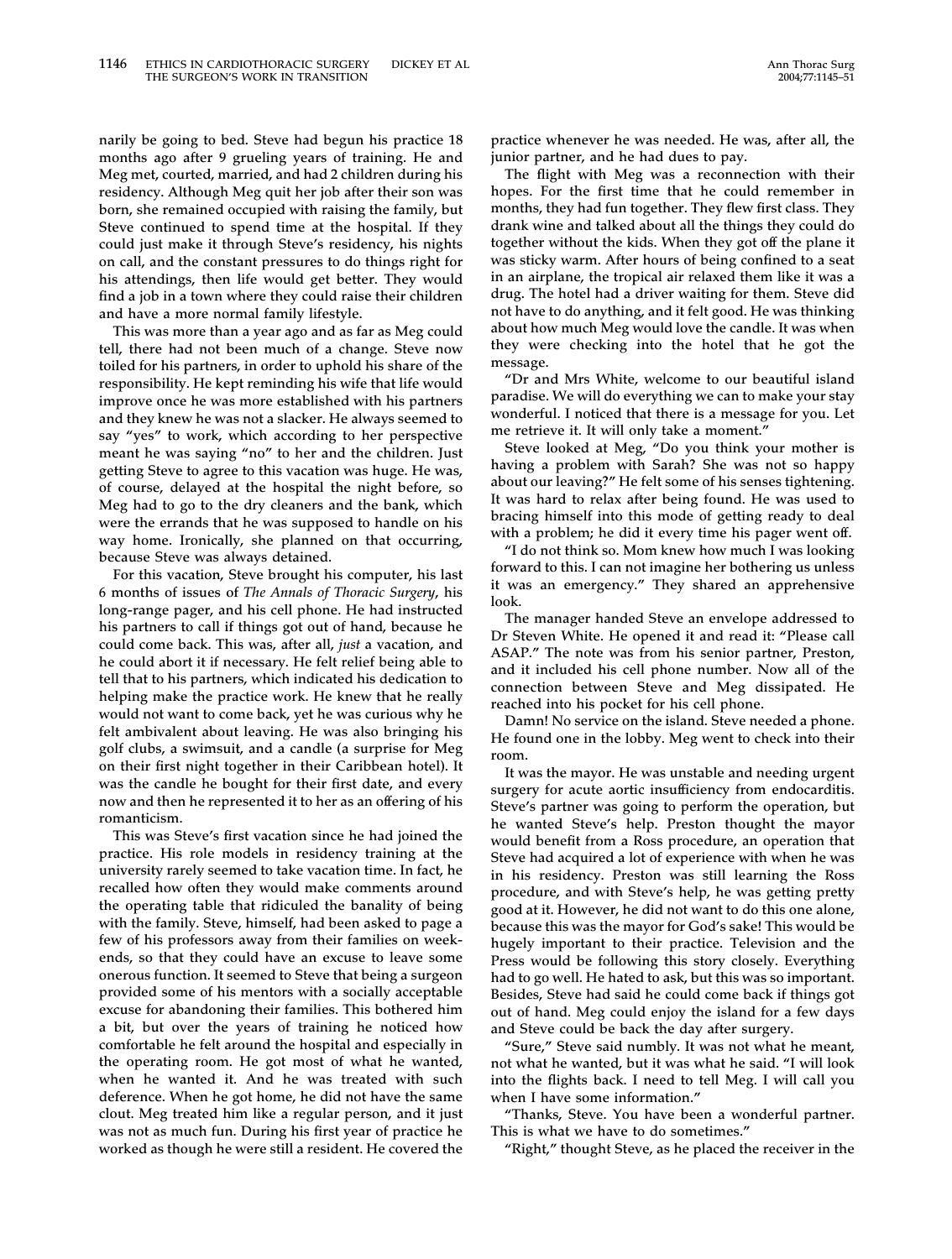**cradle and tried to refocus on where Meg might be. He reached into his pocket for his card key for bungalow 15. Life wasn't fair!**

**Steve walked slowly, reflectively along the beautifully manicured, fragrant path that led toward bungalows 11 to 24. When he got to bungalow 15, he was not finished thinking. He was not sure what to say to Meg. He was not really sure what to say to himself. If it were not for Meg being here with him, he would have no problem with going back. In fact, he was aware that there was a part of him that felt he belonged back in the hospital. He was very comfortable with that part. It was like being on a well-traveled path. This is what you have to do in this line of work. It was the dutiful thing. A health professional is supposed to put the lives of others first, right? What about Meg's life? What about his life? Throughout residency, he tried so hard to please others. There were so many demands from others. He learned how to accommodate and this became his well-traveled path; it was why there was a strong force compelling him to return to work. He knew that feeling of self-sacrifice and delayed gratification; it had become a way of life. He could slide into it the way an alcoholic decides to have another drink. Had work become an addiction? How could he deny the importance of helping Preston do a Ross procedure on the mayor? And it would be so good for the practice. The media coverage alone would bring them countless patients. Preston would be so appreciative. Meg would, once again, understand. She would understand. She would be disappointed, but she would understand. How many times could he disappoint Meg? She was incredible, but she was human. Listen to her in there singing. She is so happy to be here. I will not be asking her to leave. I will be back in a few days after I do the professional, dutiful thing. I will be proud of myself. Steve sacrifices himself again. You can count on Steve. Damn—a bungalow, candlelight, and Meg! Can I choose myself and still be a professional? I do not want to go back. I want to stay here. I mean, I could go back, and I know Preston needs me, and it would be so good for our practice. It is just a couple of days. It is not like I am canceling the whole vacation, and if I do not go, I will feel so guilty. I guess I do not really get to choose myself unless no one else needs me. Meg will understand. I can suck it up. The air feels so good here. I want to take a walk on the beach and hold Meg's hand, come back to the bungalow, and relight our candle.**

**We will leave Steve here at the threshold of his bungalow, struggling with a no-win dilemma. In some form, we have all dealt with this dilemma. We have been "enculturated" to put our profession first before ourselves, our family, our being human. During training, thoracic surgeons are never taught balance. Can you be professional as a dutiful thoracic surgeon and be balanced?**

**How does Steve make the correct decision? In fact, is there a correct decision?**

**What is required of Steve is to create a life of balance and fluid movement among three important conceptual aspects in his personal system. For example, he must** **learn the importance of valuing and respecting himself, his relationship with Meg (family, or others), and his medical practice (partners, patients, and media, which are the context of his job). To ignore or consistently choose one system ingredient (self, other, or context) over another will create an unbalanced and rigid lifestyle, putting Steve, his wife, and his medical practice in jeopardy. It may be possible for one aspect in Steve's system to grow and thrive temporarily, if it is consistently being chosen over other aspects in the system; however, even the chosen aspect will eventually suffer if one or both of the other aspects is destroyed.**

**What is the price to us of not having balance? Steve makes the well-traveled decision and returns to work. Once again, Meg understands. The statistics are grim. If Steve continues to make the decision that work comes first before his needs, including his relationship with Meg and their children, he may end up chronically depressed or with a substance abuse problem, which has been recorded as high as 8% to 12% among physicians, or he may even end up with both problems. With a little additional stress, such as his health or finances, he could become suicidal. The risk of suicide is higher in physicians than in the nonmedical population. Each year it would take the equivalent of one to two average-size graduating classes of medical school to replace the physicians who commit suicide. The risk seems especially high for those who are driven, ambitious, individualistic, and compulsive. The previous description represents the profile of a thoracic surgeon [\[1, 2\].](#page-0-0)**

**Suicide is an extreme. More likely, the physician may end up divorced. That is not what Steve set out for when he bought that candle for his first date with Meg. It is a well-published fact that the divorce rate for physicians is 63% versus the national norm of 43%. The risk is highest for psychiatrists and surgeons, and this is especially true for female surgeons. More frightening is the fact that those couples who do stay married report a higher incidence of being unhappy [\[1, 2\].](#page-0-0)**

**During the training years, thoracic surgeons become masters at delayed gratification. Residents spend years coping with the high level of demand required of them in surgery, often harboring the expectation that later they will be rewarded with a happier, more balanced life [\[2\].](#page-0-0)**

**Perhaps Steve makes the decision that Meg will not understand and that if his marriage is to survive, he just can not return to work. After awhile, making decisions to placate Meg, Steve begins to resent her. She is holding him back. She used to understand and support him. If it were not for her demands, he would be happy. How did this happen—this gradual slide into unhappiness? He just can not keep everybody happy anymore. When did this become his responsibility?**

**What about his happiness? Why is life so hard? What would Steve do for Steve if there were only Steve to satisfy? The unsettling reality is he has no idea. He has spent so long in a culture that has taught him to take care of others, often demanded him to take care of others, to the point that he has no idea of how to take care of himself. He has derived his happiness from serving the**